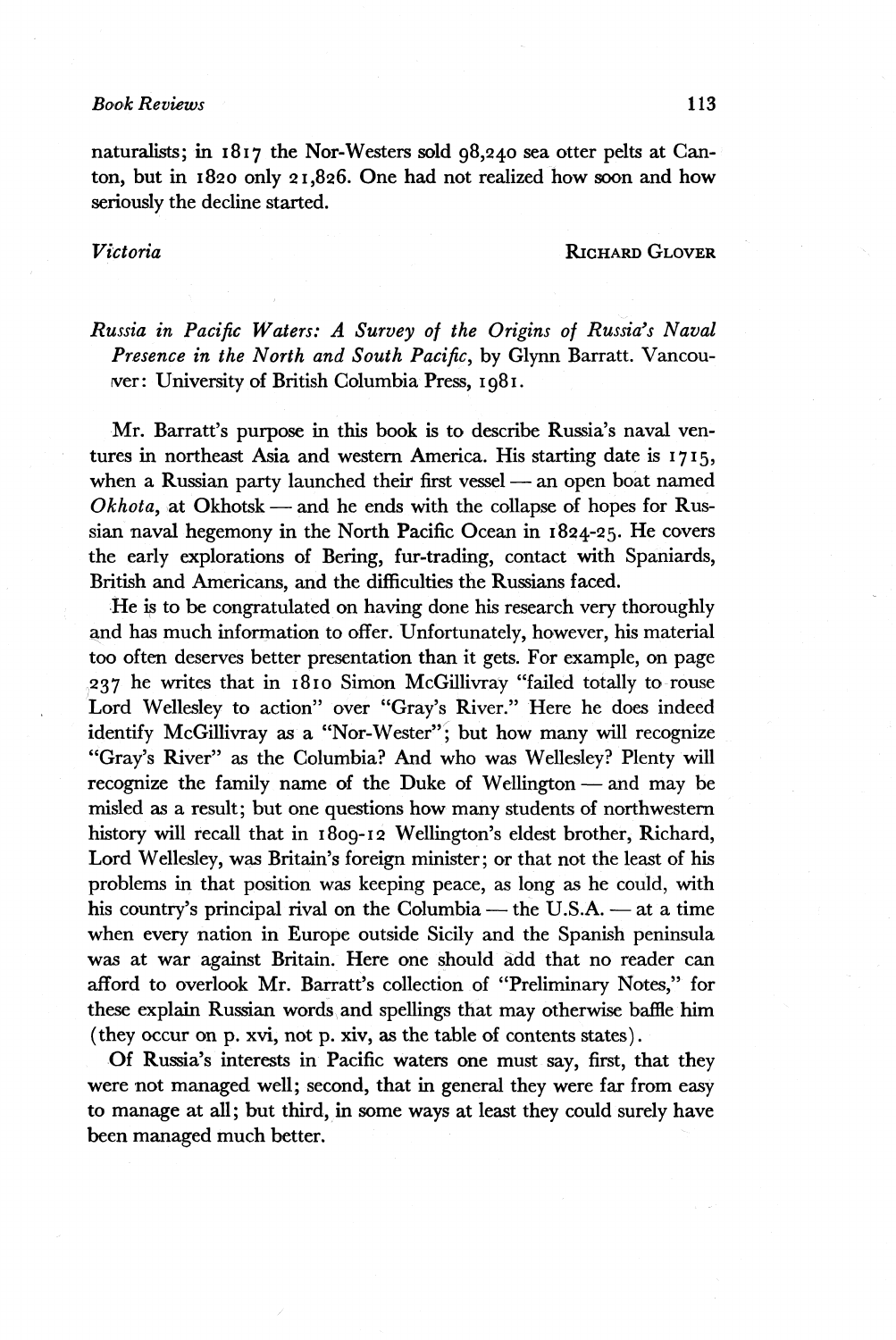#### 114 **BG STUDIES BG STUDIES**

The first and most obvious difficulty is summed up by "remoteness," for the Pacific was very far from Russia's capital. In 1785-86 it took Lt. Sarychev "from the middle of September" until March (p. 77) to reach Okhotsk from St. Petersburg — that is, six months of travel at the very time of the year when travelling should have been easiest, with rivers bridged by ice most of the time and plenty of snow to smooth the way for sleds, dog teams and skis; and it means, obviously, a wait of at least a year before the answer to a letter could arrive. Also, the government responsible for Russia's affairs in the northeast was simultaneously facing plenty of problems nearer to home; and the nearer problems were vastly bigger — for instance, such matters as wars with Poles and Prussians, with Persians and Turks, with Pugachev's rebellious peasants and, not least, with Bonaparte. Meanwhile Alaska had little to offer except furs, of which Siberia was also producing an abundance. (One wishes Mr. Barratt had had more to say on these topics, for they would help to put his subject in focus. )

Then there was the question of methods. How was Alaska to be managed— by private enterprise? Or by the government through its navy? The clash between these two was not easily resolved ; and, if the Russian navy generally comes rather well out of Mr. Barratt's narrative, it is because the fundamental need was to employ first-rate men to tackle very real difficulties. The naval officers were usually Germans from Russia's Baltic provinces, so they brought German efficiency to their job, but Russia's farthest east had few attractions for most civilians who could do well elsewhere.

The most astonishing weakness displayed by the Russians, naval and civilian alike, was surely their failure "to provision the Pacific settlements reliably and economically," as Mr. Barrett writes (p. 236). It is true that they had no such resource as the great buffalo herds of our prairies, which until the mid-i88os provided the Canadian fur traders with pemmican, but there was an abundance of other things — notably salmon which swarmed in the rivers of Alaska and Kamchatka and could be preserved by drying, salting, kippering, or (after ca.  $1810$ ) by canning. Also more species of wild geese either breed in or migrate through Alaska and Kamchatka than occur in Hudson Bay, where they were annually shot and salted by thousands to feed the fur traders. Reindeer *(alias*  caribou ) were abundant on both sides of Bering Strait, and pemmican can be made of their meat too. Yet in over a century the Russians never solved their supply problems satisfactorily.